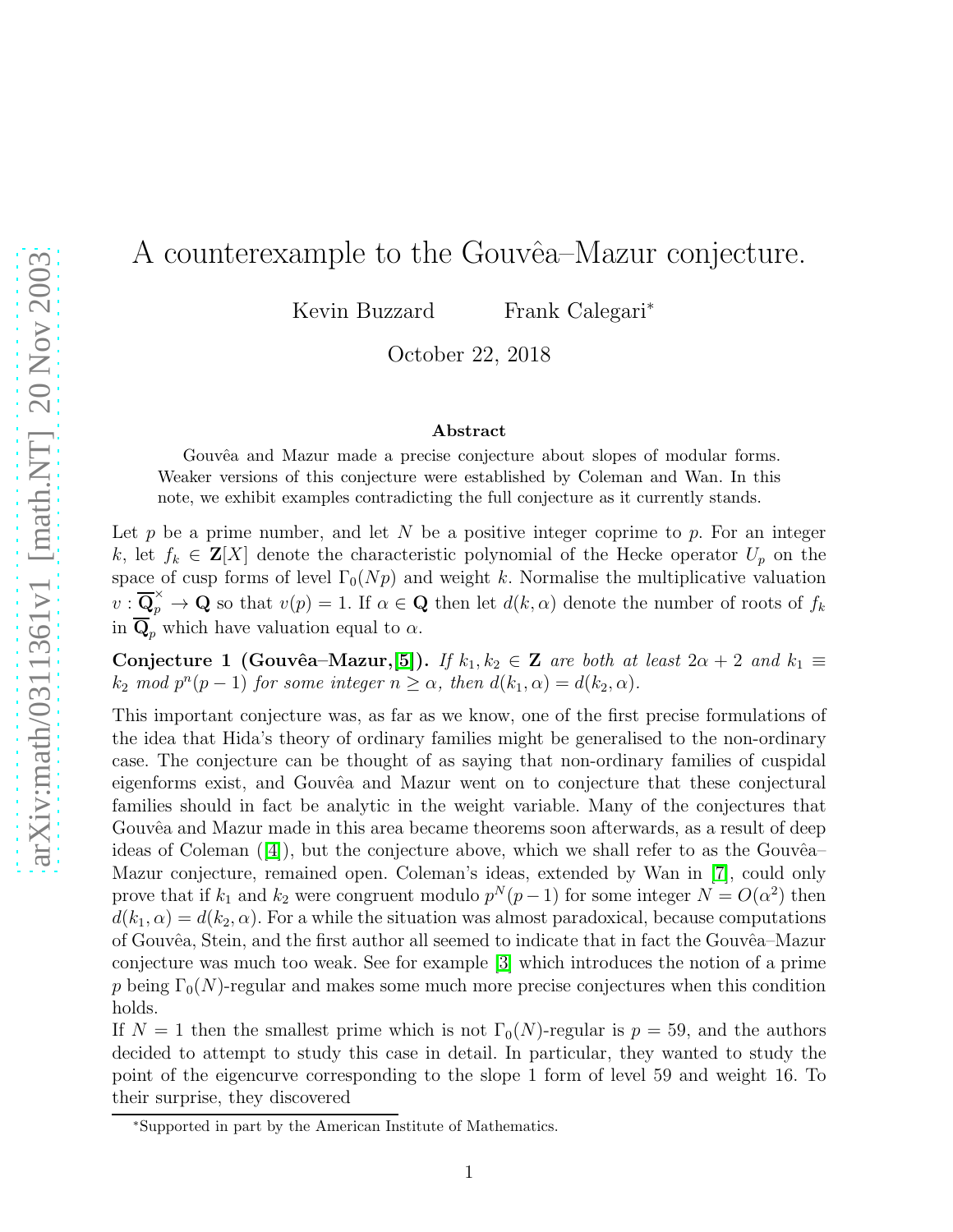**Theorem 2.** *Set*  $N = 1$  *and*  $p = 59$ *. Then there exists*  $\alpha \in \mathbb{Q}$  *with*  $0 \leq \alpha \leq 1$  *such that*  $d(16, \alpha) \neq d(3438, \alpha)$ *. In particular, because*  $3438 = 16 + 58 \cdot 59$ *, the Gouvêa–Mazur conjecture is false.*

**Remark.** We know  $d(16, 1) = 1$ , and it is probably true that  $d(3438, 1) = 2$ , but it is, at the present time, difficult to compute characteristic polynomials of Hecke operators at such high weight.

*Proof.* It is well-known that the space of level 1 cusp forms of weight 16 is 1-dimensional, and that the 59-adic valuation of the eigenvalue of  $T_{59}$  is 1 on this space. Because any newforms of level 59 and weight 16 will have slope  $(16-2)/2 = 7$ , we see that  $d(16, 1) = 1$ and  $d(16, \alpha) = 0$  for  $0 \leq \alpha < 1$ .

Now using the Eichler–Selberg trace formula (see for example Theorem 2 on p48 of [\[6\]](#page-2-4), and  $[8]$ , it is possible to compute the trace of  $T_{59}$  and  $T_{592}$  on the space of cusp forms of level 1 and weight 3438. These can be computed as real numbers to very large precision in about 30 seconds using pari-GP on a 300MHz Pentium III (the trace of  $T_{592}$  is about  $6.79926... \times 10^{6086}$ , and these real numbers turn out to be very close to integers, so one can round to get the exact result. In fact, for the argument below, we only need to know the traces modulo  $59<sup>3</sup>$  and these can be computed in less than a tenth of a second using a modular implementation of the trace formula.

Let the characteristic polynomial of  $T_{59}$  on the space of cusp forms of level 1 be  $X^{286}$  +  $\sum_{i=1}^{286} a_i X^{286-i}$ . From the above calculations one has enough data to compute  $a_1$  and  $a_2$  $\frac{2}{\pi}$  (although we only need them modulo 59<sup>3</sup>). One now checks that the 59-adic valuations of  $a_1$  and  $a_2$  are 1 and 2 respectively. There are now two cases to consider: either  $v(a_i) \geq i$  for all i, in which case  $d(3438, 1) \geq 2$ , or there exists i with  $v(a_i) < i$ , in which case  $d(3438, \alpha) > 0$  for some  $\alpha$  with  $0 \leq \alpha < 1$ . In either case the conjecture is violated.  $\Box$ 

**Remark.** The authors strongly suspect that  $v(a_i) \geq i$  for all i, and perhaps a more intense computation and some estimates on the  $a_i$  might prove this.

This counterexample comes from a point on an eigencurve with integral slope, whose associated mod  $p$  representation is irreducible even when restricted to a decomposition group at  $p$ . In fact a search for other similar points led to other counterexamples:

**Theorem 3.** Set  $p = 5$ . Then the set of N with  $1 \leq N \leq 83$  and such that  $5 \nmid N$ *and* d(6, 1) > 0 *is* {14, 28, 34, 37, 38, 42, 53, 56, 68, 69, 71, 74, 76, 83}*, and for each* N *in this set we have*  $d(26, 1) = 2d(6, 1) > d(6, 1)$ *, so every such* N gives a counterexample to the *Gouvˆea–Mazur conjecture.*

*Proof.* One verifies this statement easily using William Stein's programs for modular forms, written for the MAGMA computer algebra package [\[1\]](#page-2-5).  $\Box$ 

**Remark.** As opposed to the  $p = 59$  counterexample above, which relies on "custom" computations" done by the authors, these latter counterexamples rely only on standard programs of Stein which have existed for many years and are likely to be bug-free.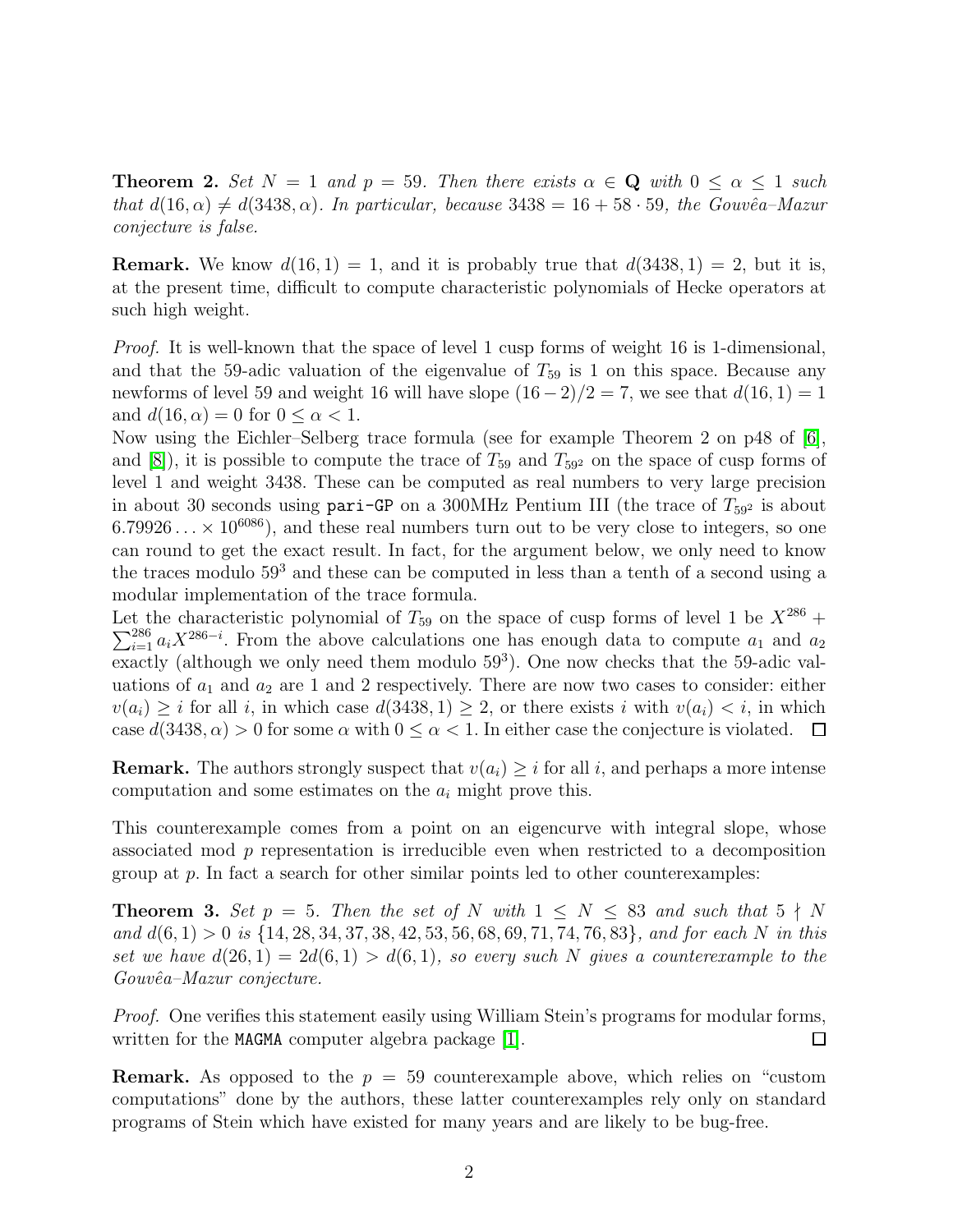The counterexamples exhibited above all pertain to forms of positive slope and weight at most  $p + 1$ , and hence to forms whose associated mod p representation is irreducible when restricted to a decomposition group at p. After our counterexamples were discovered, Graham Herrick pointed out to us that if one extends the domain of the conjecture to forms of level  $\Gamma_1(N) \cap \Gamma_0(p)$  then one can find counterexamples coming from forms whose associated mod p representation is reducible, even globally. For example if  $p = 5$  then there are two slope 1 forms of level  $\Gamma_1(4)$  at weight 7, and four slope 1 forms of this level at weight 27. The mod 5 representations associated to all of these forms are reducible. Note that once again there are twice as many slope 1 forms in the higher weight than are predicted by the Gouvêa-Mazur conjecture.

Finally, we remark that Breuil has made local conjectures (Conjecture 1.5 in [\[2\]](#page-2-6)) which imply that if f is an eigenform of level N and weight k with  $2 \leq k \leq 2p$ , and if the slope of f is strictly between 0 and 1, then the mod p representation associated to f is irreducible when restricted to a decomposition group at  $p$ . Breuil has asked (personal communication with K.B.) whether one should expect such a result when  $k > 2p$ . However, the mod 5 representations associated to the four forms of level  $\Gamma_1(4)$  and weight 11 are all reducible, and all of these forms have slope 1/2. The generalisation of Breuil's conjectures to the case  $k > 2p$  remains an interesting open problem, which might shed more light on the results of this paper.

## <span id="page-2-5"></span>References

- [1] W. Bosma, J. Cannon, and C. Playoust, *The Magma algebra system I: The user language*, J. Symb. Comp. 24 (1997), no. 3-4, 235–265, <http://www.maths.usyd.edu.au:8000/u/magma/>.
- <span id="page-2-6"></span>[2] C. Breuil, *Sur quelques représentations modulaires et p-adiques de*  $GL_2(\mathbf{Q}_p)$  *II*, J. Inst. Math. Jussieu 2 (2003), no. 1, 23–58.
- <span id="page-2-3"></span><span id="page-2-1"></span>[3] K. Buzzard, *Questions about slopes of modular forms*, To appear, in Astérisque.
- [4] R. Coleman, p*-adic Banach spaces and families of modular forms*, Invent. Math. 127 (1997), no. 3, 417–479.
- <span id="page-2-0"></span>[5] F. Gouvˆea and B. Mazur, *Families of modular eigenforms*, Math. Comp. Vol. 58 no. 198, pp. 793–805 (1992).
- <span id="page-2-4"></span>[6] S. Lang, *Introduction to Modular Forms*, Grundlehren der mathematschen Wissenschaften 222, Springer Verlag.
- <span id="page-2-2"></span>[7] D. Wan, *Dimension variation of Classical and* p*-adic Modular Forms*, Invent. Math. 133 No. 2 (1998), pp. 449–463.